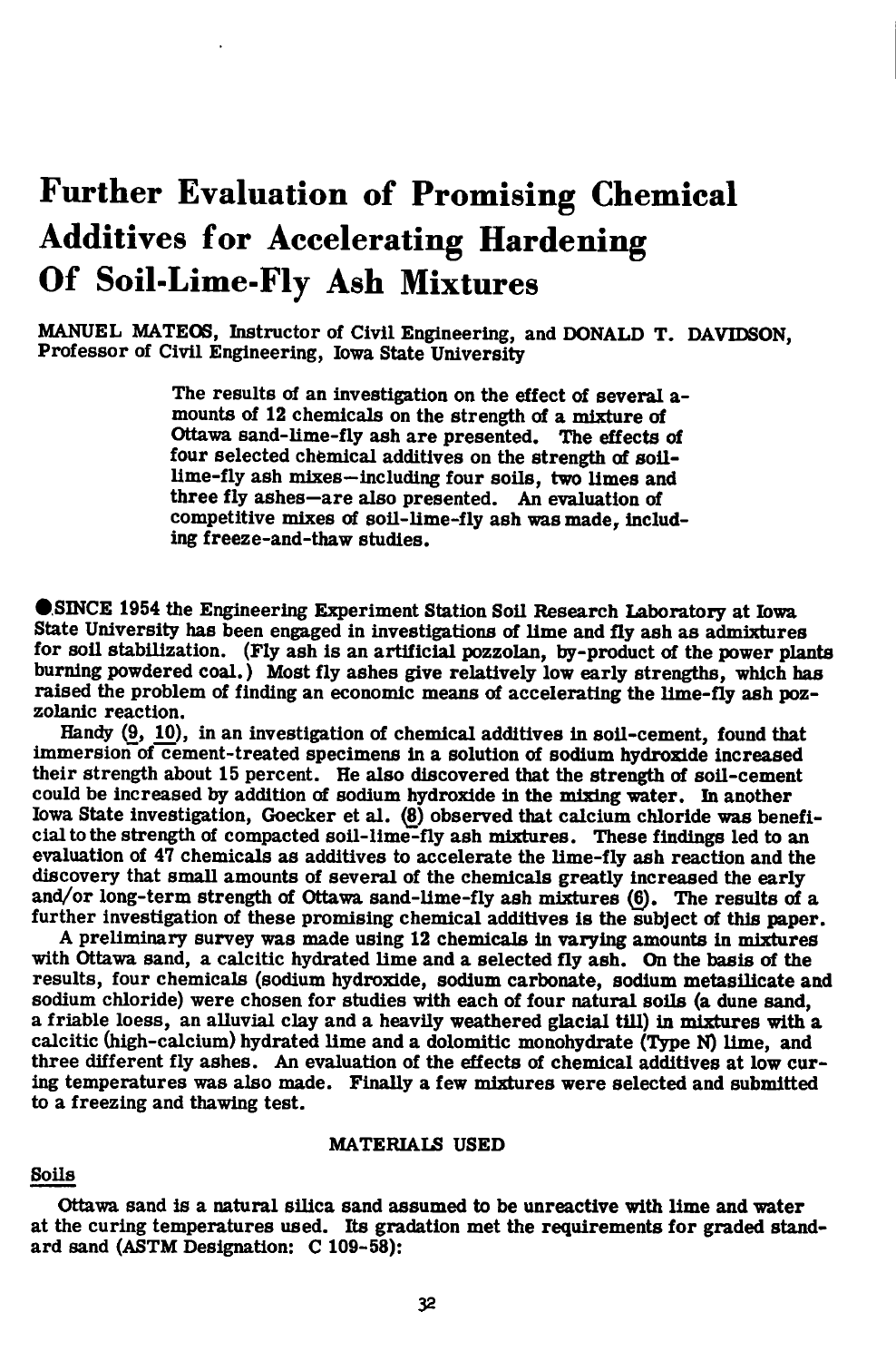| Sieve Size                                                                                               | <b>Percent Passing</b>                       |
|----------------------------------------------------------------------------------------------------------|----------------------------------------------|
| No. 16 (1, 190-micron)<br>$(590 - micron)$<br>No. 30<br>No. 50 (297-micron)<br>$(149-micron)$<br>No. 100 | 100<br>$98 \pm 2$<br>$28 \pm 5$<br>$2 \pm 2$ |

The four natural soils were selected as being representative of important Iowa soil types. Afield description of each sample is given in Table 1, and physical and chemicalproperties are given in Table 2.

## Fly Ashes

Three fly ashes were selected to represent variations in the properties of this byproduct material. Analysis of the samples are given in Table 3 and additional information on each follows:

Fly ash No. 1 was collected by multiple cyclone and electrical precipitators. The coal was from districts 3 and 8 in Ohio and from northern West Virginia, and was pro-

| <b>Soil</b>               | Dune Sand<br>(S-6-2) <sup>a</sup>                                      | <b>Friable Loess</b><br>$(20-2)$                            | <b>Alluvial Clay</b><br>$(627-1)$                                | Kansan Gumbotil<br>$(528-8)$                                             |
|---------------------------|------------------------------------------------------------------------|-------------------------------------------------------------|------------------------------------------------------------------|--------------------------------------------------------------------------|
| Location                  | Benton County,<br>Iowa                                                 | Harrison County,<br>Iowa                                    | Harrison County,<br>Iowa                                         | Keokuk County.<br>Iowa                                                   |
| Geological<br>description | Wisconsin-age<br>eolian sand.<br>fine-grained,<br>oxidized,<br>leached | Wisconsin-age<br>loess, friable,<br>oxidized.<br>calcareous | Recent fill.<br>alluvial<br>plastic.<br>slightly cal-<br>careous | Kansan-age gumbotil,<br>highly weathered.<br>plastic, noncal-<br>careous |
| Soil series               | Carrington                                                             | Hamburg                                                     | None                                                             | Mahaska <sup>b</sup>                                                     |
| Horizon                   | С                                                                      | С                                                           | Undefined                                                        | <b>Fossil B</b>                                                          |
| Sampling depth, ft        | $6 - 11$                                                               | 49-50                                                       | $0 - 4$                                                          | $7.5 - 8.5$                                                              |

TABLE 1 DESCRIPTION OF NATURAL SOILS

<sup>a</sup>Numbers in parentheses are those assigned by the Soil Research Laboratory of the Iowa Engineering Ex-

periment Station.<br><sup>D</sup>Underlies C horizon loess of Mahaska series.

cessed through pulverizing mills so that 70 percent passed a No. 200 mesh. The sample was sent from the St. Clair (Mich.) Power Plant of the Detroit Edison Company.

Fly ash No. 2 was collected by mechanical equipment. The coal was from northern Illinois and was burned in a B and W boiler. This sample was sent from the Sixth Street Power Station in Cedar Rapids, Iowa, by the Iowa Electric Light and Power Company.

Fly ash No. 3 was collected by electrical precipitators from a dry bottom type of boiler using unwashed coal from western Kentucky. The sample was sent from the Paddy's Run Power Station at Louisville, Ky., by the Louisville Gas and Electric Company.

#### Limes

Calcium hydroxide (calcitic hydrated) lime, reagent grade, from Fisher Scientific Company was used in the tests with Ottawa sand. Samples of commercial calcitic (highcalcium) hydrated lime, brand-name Kemlkal, and commercial dolomitic monohydrate (Type N) lime, brand-name Kemldol, obtained from U.S. Gypsum Company were used in tests with the natural soils.

#### Cement

The Portland cement used was commercial Type I from the Penn-Dixle Cement Corporation, of Des Moines, Iowa.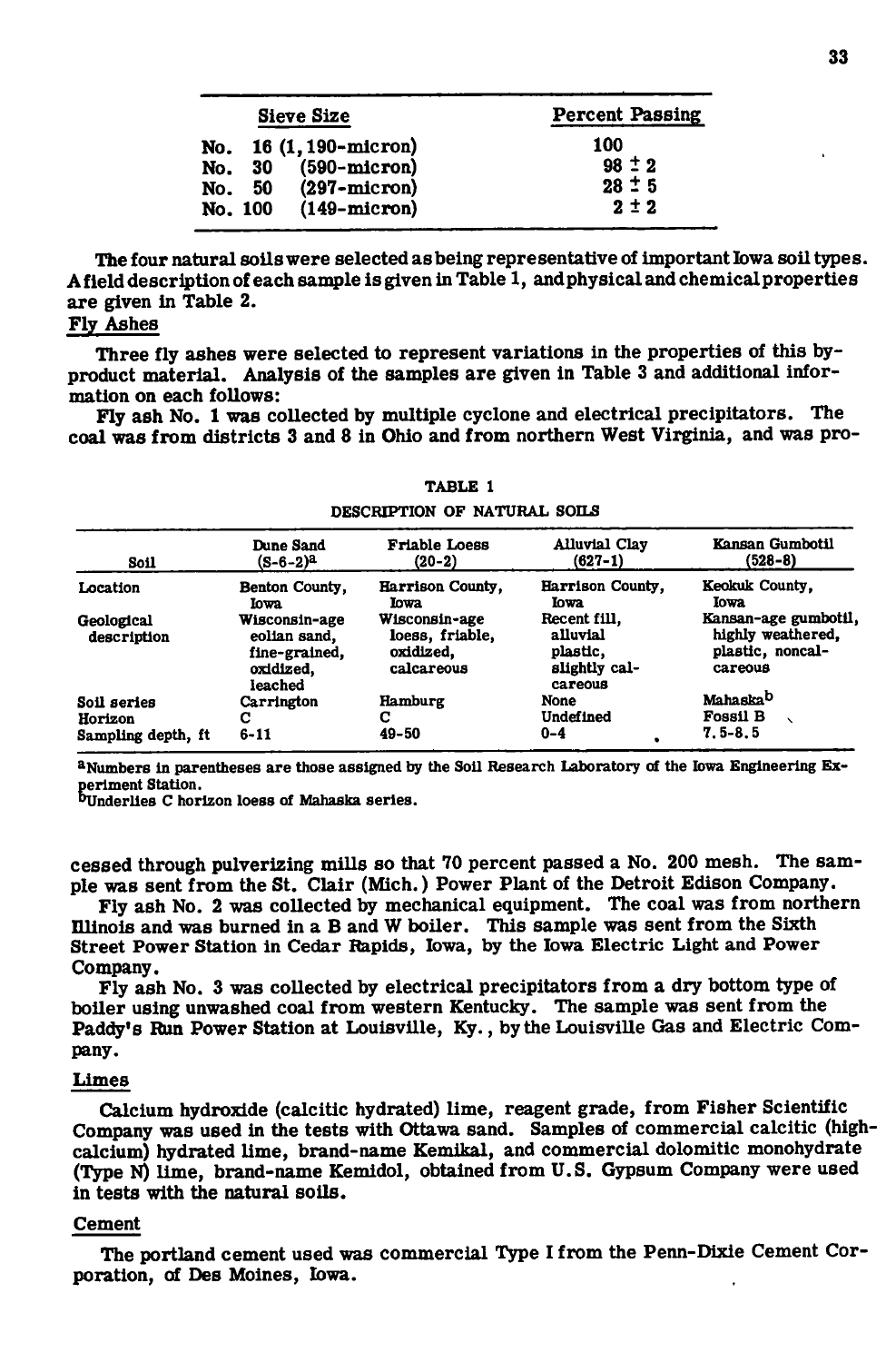## Chemicals

The following chemicals used were reagent grade, except magnesium oxide which was USP grade:

| Chemical               | Formula                            |  |  |
|------------------------|------------------------------------|--|--|
| Sodium carbonate       | NasCOs                             |  |  |
| Sodium hydroxide       | <b>NaOH</b>                        |  |  |
| Sodium metasilicate    | NasSiO <sub>3</sub> . 9HsO         |  |  |
| Sodium chloride        | NaCl                               |  |  |
| Aluminum chloride      | AlCls $.6H2O$                      |  |  |
| Calcium chloride       | CaCl.                              |  |  |
| Lithium carbonate      | <b>LisCOs</b>                      |  |  |
| Magnesium oxide        | MgO                                |  |  |
| Manganese chloride     | $MnCla$ . $4HaO$                   |  |  |
| Phosphoric acid        | 85% H <sub>3</sub> PO <sub>4</sub> |  |  |
| Potassium penmanganate | KMnO <sub>4</sub>                  |  |  |
| Sodium phosphate       | NasPO4.12HsO                       |  |  |

| PROPERTIES OF SOILS                   |                 |                      |                      |                        |
|---------------------------------------|-----------------|----------------------|----------------------|------------------------|
| Soil                                  | Dune Sand       | <b>Friable Loess</b> | <b>Alluvial Clay</b> | <b>Kansan Gumbotil</b> |
| Textural composition <sup>2</sup> , % |                 |                      |                      |                        |
| Gravel $(>2$ mm)                      | 0.0             | 0.0                  | 0.0                  | 0.0                    |
| Sand (2-0, 074 mm)                    | 95.5            | 0.7                  | 2.4                  | 19.4                   |
| Silt (0.074-0.005 mm)                 | 1.5             | 82.3                 | 25.6                 | 14.6                   |
| Clay $(< 0.005$ mm)                   | 3,0             | 17.0                 | 72.0                 | 66.0                   |
| Colloids $(0,002 \text{ mm})$         | 2.6             | 14.0                 | 61.0                 | 63.0                   |
| Atterberg limits <sup>D</sup>         |                 |                      |                      |                        |
| Liquid limit, %                       |                 | 32                   | 72                   | 76                     |
| Plastic limit, %                      |                 | 25                   | 26                   | 26                     |
| Plasticity index                      | Non-plastic     | 7                    | 46                   | 50                     |
| Classification                        |                 |                      |                      |                        |
| <b>Textural</b> <sup>C</sup>          | Sand            | Silty loam           | <b>Clay</b>          | Clay                   |
| Engineering (AASHO) <sup>d</sup>      | $A-3(0)$        | $A-4(8)$             | $A - 7 - 6(20)$      | $A - 7 - 6(20)$        |
| Chemical                              |                 |                      |                      |                        |
| Cat. exch cap <sup>e</sup> , me/100g  | 1.0             | 14.5                 | 44.4                 | 39.2                   |
| pH                                    | 6.6             | 8.4                  | 7.7                  | 7.4                    |
| Carbonates <sup>g</sup> , %           | 0,4             | 10.4                 | 3.6                  | 2.0                    |
| Organic matter <sup>h</sup> , %       | 0.1             | 0.1                  | 1.6                  |                        |
| Predominant clay mineral <sup>1</sup> | Montmorillonite | Montmorillonite      | Montmorillonite      | 0.1                    |
|                                       | (trace)         |                      |                      | Montmorillonite        |

TABLE 2

<sup>a</sup> ASTM Method D422-54T (3).<br><sup>b</sup> ASTM Method D423-54T and D424-54T (3).

•^Triangular chart developed by U.S. Bureau of Public Roads (11, p. 47).

dAASHO Method M14S-49 (2). ^Ammonium acetate (pH = 7) method on soil fraction 0.42 mm (No. 40 sieve).

'Glass electrode method using suspension of 15 g soil in 30 cc distiUed water.

BVersenate method for total calcium.

hpotassium bichromate method.

'X-ray diffraction analysis.

#### **METHODS**

#### Mixture Proportions

The proportions, by weight, of the Ottawa sand or soil, lime and fly ash components of mixtures were 75, 5 and 20 percent in the preliminary survey and 76.5, 6 and 17.5 percent in the tests with natural soils. The chemical additive, which was computed on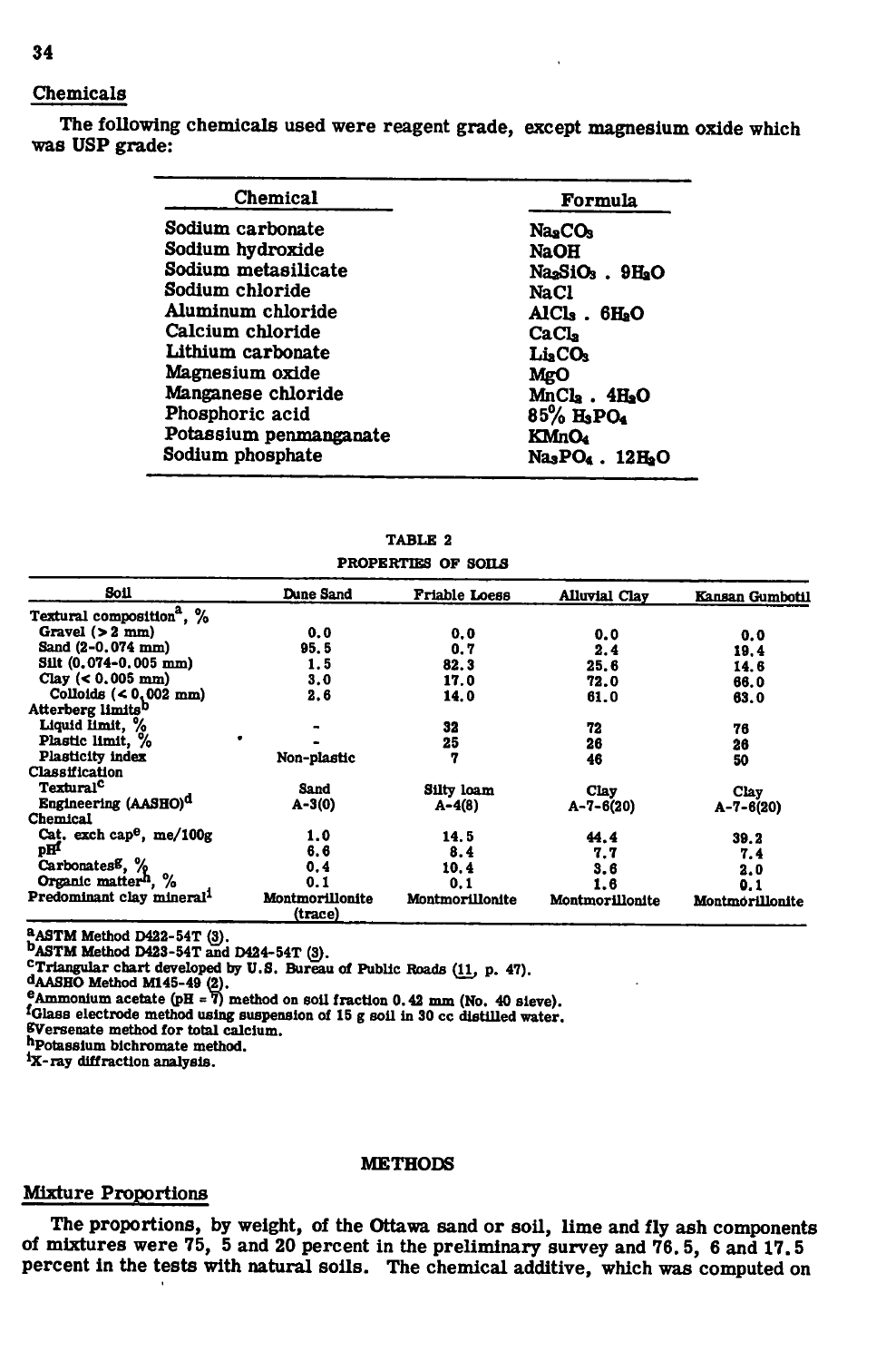a dry basis excluding the crystal water. Is expressed as a percentage of the dry weight of the total Ottawa sand or soil-lime-fly ash mixture. Chemicals were added either In powder form or as a component of the mix water.

#### Mixing and Molding

Mixing of batches for preparing test specimens was done in a Hobart kitchen mixer, model C**-100,** at low speed in the following sequence of operation: The dry ingredients were mixed for **30** sec, the mix water was added and machine mixed for **1** min, the mixture was hand mixed for about **30** sec to clean the sides and bottom of the mixing bowl, and the mixture was machine mixed for **1** min. The final moisture content, based on maximum strengths after **7, 28** and **90** days curing, was on the dry side of the optimum moisture content for Standard Proctor (ASTM-AASHO) density for both sands used, and on the wet side for both clays. The optimum moisture content for maximum

|                                          | Fly Ash No.                                   |                                          |                                      |  |  |
|------------------------------------------|-----------------------------------------------|------------------------------------------|--------------------------------------|--|--|
| Determination                            |                                               |                                          |                                      |  |  |
| Source                                   | Detroit Edison Co<br><b>St. Clair Station</b> | Cedar Rapids, Iowa,<br>Sixth St. Station | Louisville, Ky.,<br>Paddy's Run Sta. |  |  |
| Loss on ignition, $%$                    | 3.9                                           | 7.20                                     | 2.6                                  |  |  |
| Specific surface, Blaine (sq $cm/g$ )    | 2,820                                         | 2,663                                    | 3.226                                |  |  |
| Specific gravity                         | 2.58                                          | 2.39                                     | 2.60                                 |  |  |
| Fineness (percent passing No. 325 sieve) | 91.8                                          | 49.8                                     | 86.1                                 |  |  |
| Silicon dioxide $(S1O_2)$ , %            | 43.54                                         | 36.68                                    | 42.5                                 |  |  |
| Magnesium oxide (MgO), %                 | 0.17                                          | 0.98                                     | 0.8                                  |  |  |
| Calcium oxide (CaO), %                   | 2.86                                          | 3.45                                     | 5.7                                  |  |  |
| Aluminum oxide (AlaO <sub>3</sub> ), %   | 23.25                                         | 21.29                                    | 23.4                                 |  |  |
| Iron oxide (FegOs), $\%$                 | 24.80                                         | 24.33                                    | 20.0                                 |  |  |
| Sulphur trioxide $(SO3)$ , %             | 0.80                                          | 2.02                                     | 2.3                                  |  |  |

## TABLE 3

#### ANALYSIS OF FLY ASHES

strength and density in the friable loess soil was the same.

Molding of specimens was started immediately after a batch was mixed. A double plunger drop-hammer apparatus was used to mold **2**-in. diameter by **2**-in. high specimens. With this apparatus the equivalent of Standard Proctor compactive energy was obtained **(8).** 

#### Curing

Specimens of each batch were moist cured at **70 ± 4** F and more than **90** percent relative humidity for **7** days, **28** days, and **3** or **4** months. To preserve moisture better and to reduce absorption of carbon dioxide from the air, all specimens were wrapped in wax paper and were sealed with cellophane tape before being placed In the humid room.

#### Strength Testing

After each curing period, specimens were unwrapped and immersed in distilled water for one day. Then they were tested for unconfined compressive strength using a load travel rate of **0.1** in. per minute. Tests were run in triplicate, and the average strengths are reported in psl.

#### Durability Tests

The Iowa freeze-thaw test **(7)** was used to evaluate the durability of selected mixtures. Four **2**-in. by **2**-in. specimens from each mixture were cured **28** days in the moisture room. Two specimens, designated the control specimens, were then immersed for **10** days; and the other two specimens, designated the freeze-and-thaw specimens, were exposed alternately to temperatures of 20  $\pm$  2 F (16 hr) and 77  $\pm$  4 F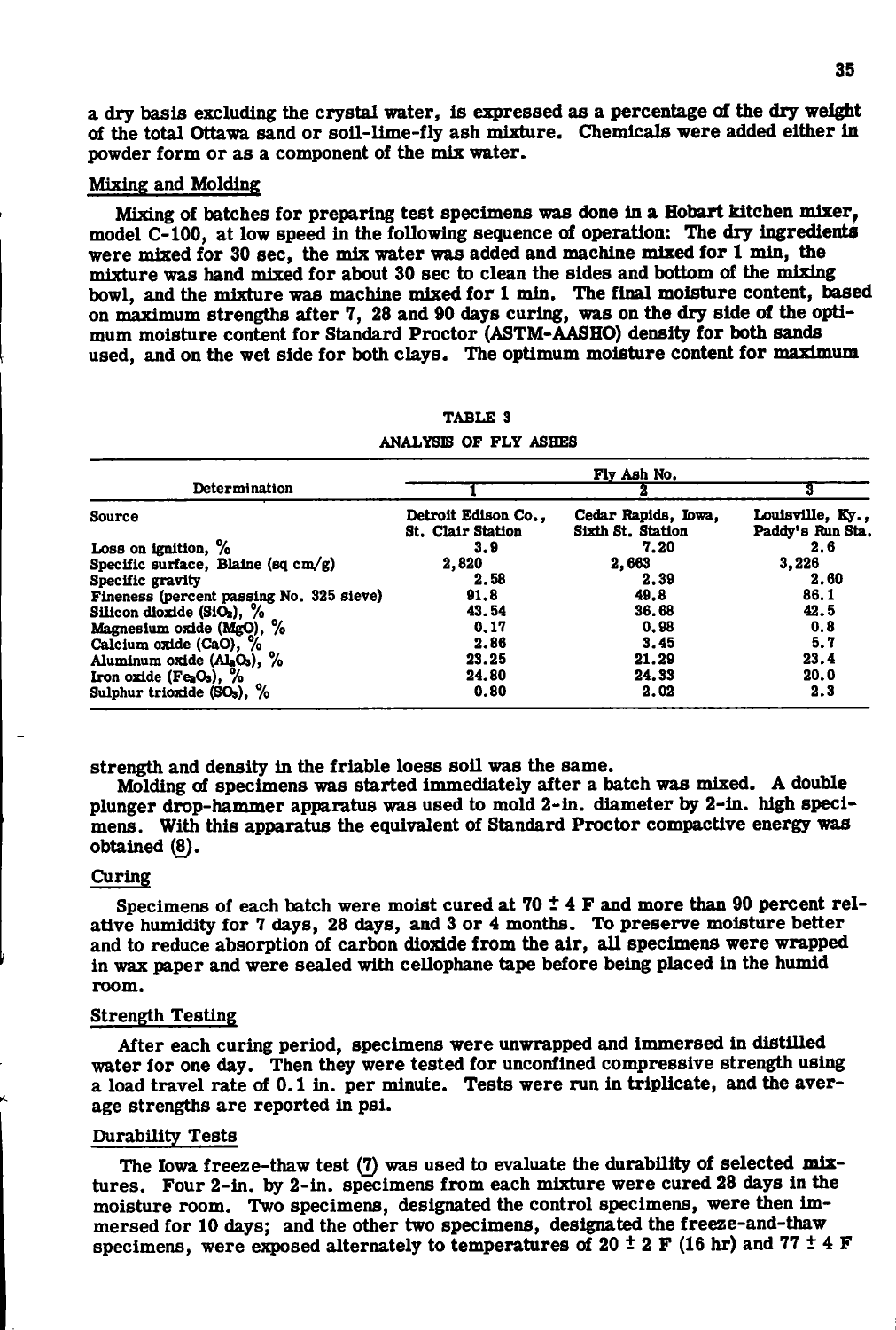(8 hr) for ten cycles, each cycle lasting 24 hr. A vacuum flask specimen container (4) was used to cause freezing to occur from the top down and to supply unfrozen water, kept at  $35 \pm 2$  F by a light bulb, to the bottom of the specimen throughout the test. After these treatments, the unconfined compressive strength of the freeze-thaw specimens (pf) and of the control specimens (pc) were determined. These values were used to evaluate the durability of the stabilized soils. The index of resistance to the effect of freezing  $(R_f)$  was calculated from the formula:

$$
R_f = \frac{100 \text{ pt}}{P_C} \text{ (*)}
$$

#### PRELIMINARY SURVEY OF CHEMICALS

The preliminary survey was made using 12 chemicals in varying amounts to determine the minimum amount of each required for substantial improvement of the limefly ash reaction and to serve as the basis for selecting a smaller number of chemicals for more detailed studies. Ottawa sand was used as the soil component because its gradation and monomineralic composition, silica, may make it behave as an inert ma-



**Figure 1 (a, b, c, d).** Effect of amount of chemical additive on strength of 75:5:20 Ottawa sand-calcitic hydrated lime-fly ash No. 1 mixture.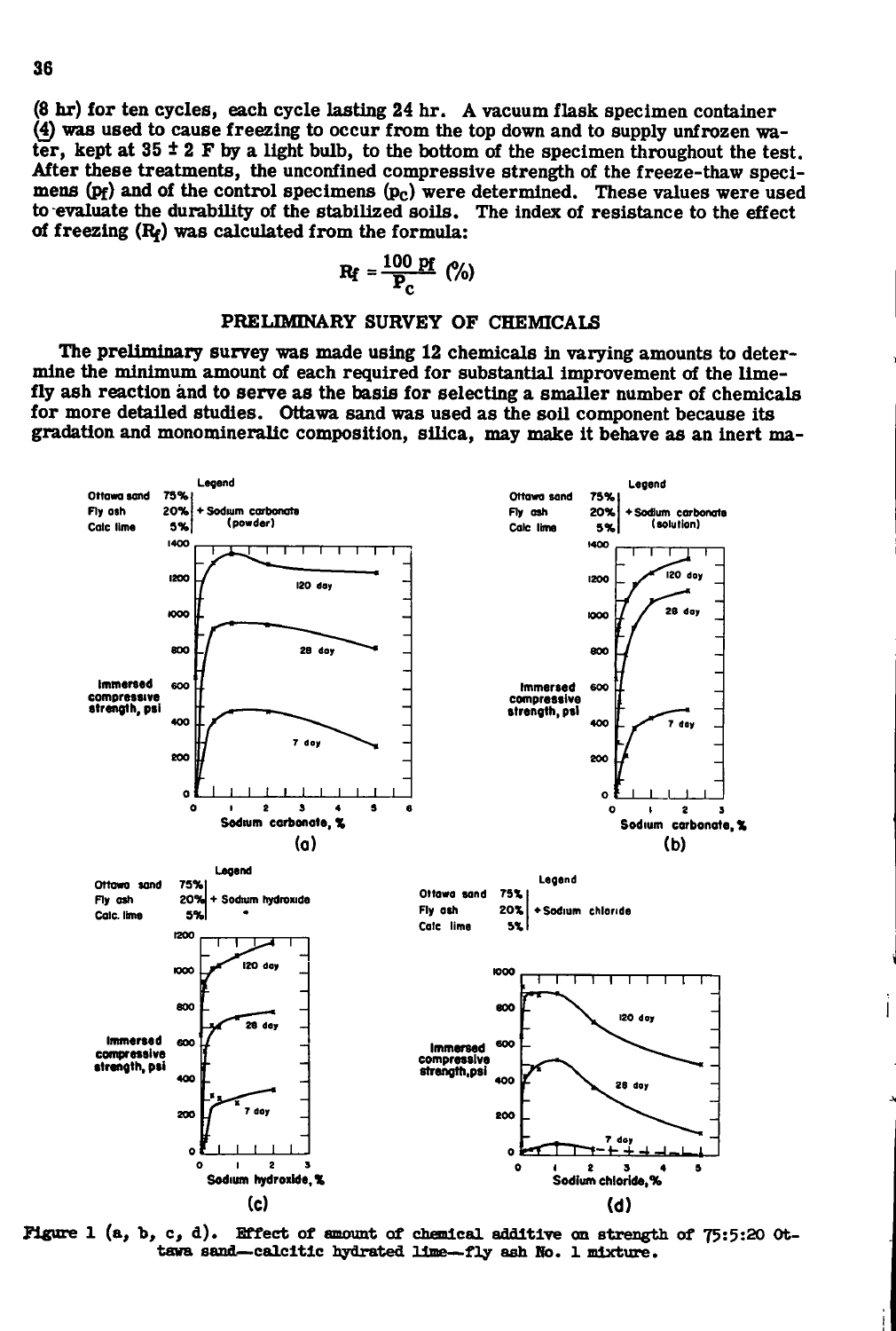terial at the curing temperatures used, thus minimizing the effect of the soil component on the lime-fly ash reaction. A calcitic hydrated lime was chosen because, although of reagent grade, it was representative of a great amount of commercial limes produced in the U.S. A medium quality fly ash from the midwest (St. Clair Power Plant) was used as the pozzolan component. The Ottawa sand-lime-fly ash mix proportions were 75, 5, 20 percent, respectively, near optimum for these materials. Specimens were molded at optimum moisture for strength.

The test results are shown in Figure 1 (a through m). Any or certain amounts of all chemicals increased the strength of the Ottawa sand-lime-fly ash mixture. Following is an analysis of each chemical evaluated.



Figure 1 (e, f, g, h). Effect of amount of chemical additive on strength of 75:5:20 Ottawa sand-calcitic hydrated lime-fly ash No. 1 mixture.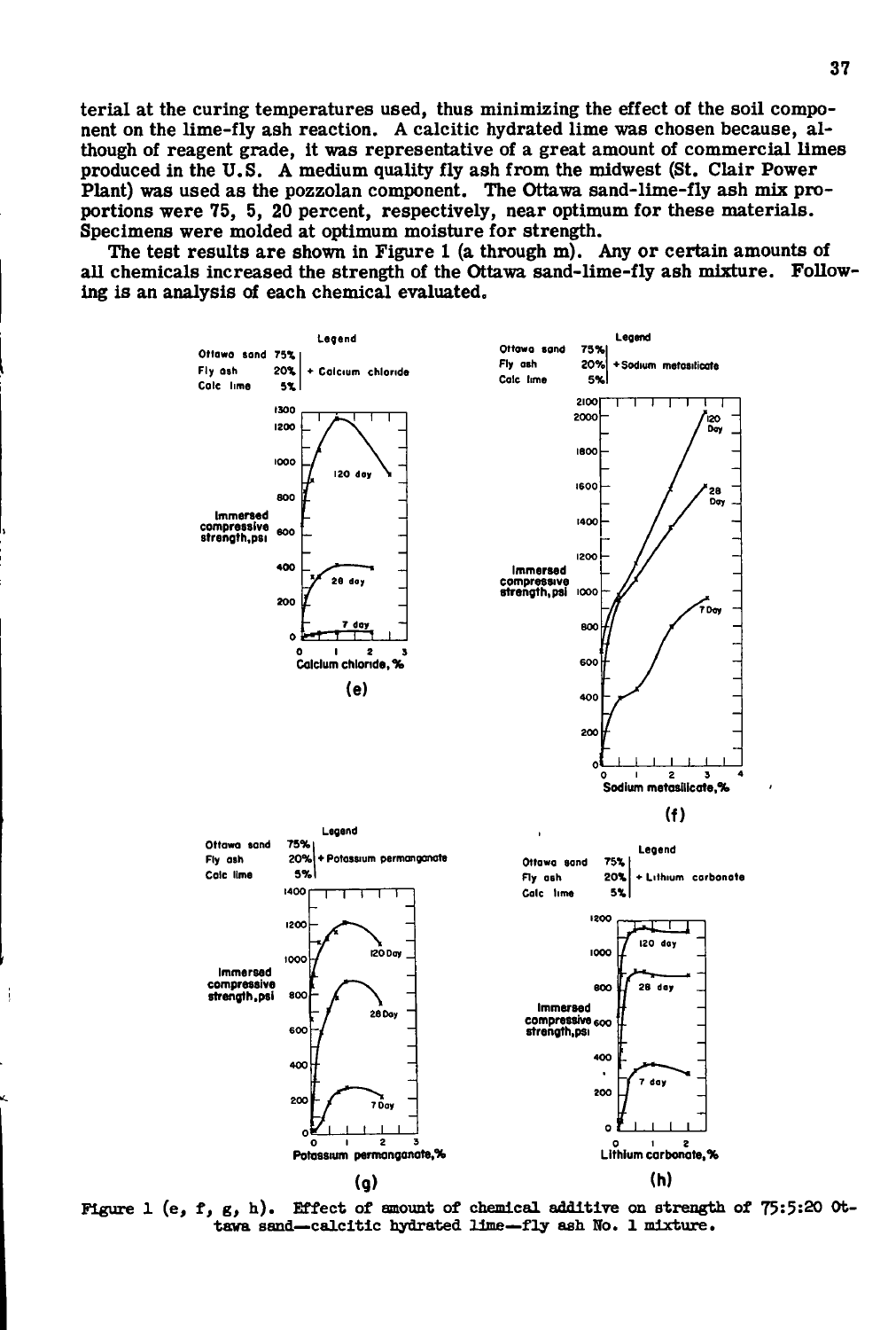## Sodium Carbonate

Even the smallest amount of sodium carbonate tried, 0.05 percent, Increased the strength substantially. Seven- and 28-day strengths were increased over 30 times for amounts of chemical greater than 0.5 percent. There are some differences in strength between the use of sodium carbonate in powder form or In liquid solution, but the increase in strength is great and warrants the use of the chemical in either form. The optimum amount is about 1.0 percent when used in powder form. The commercial price of this product, \$35 to \$65 a ton, makes it a promising additive for lime-fly ash stabilization.

#### Sodium Hydroxide

This chemical is also very effective. A noticeable improvement of strength started with amounts of sodium hydroxide as low as 0.03 percent. A recommended amount is about 1.0 percent. This chemical, priced at about \$100 a ton, may also be an economical activator of the pozzolanic reaction.

#### Sodium Chloride and Calcium Chloride

The effects of these two additives are somewhat parallel. They gave little improvement to 7-day strength, but gave a substantial Increase to 28-day and **4** month strengths with even small concentrations of chemical. The price difference, \$20 a ton for sodium chloride and \$60 for calcium chloride, and the small amounts of sodium chloride required for a maximum increase in strength, makes sodium chloride the choice when improvement of long-term strengths is the main interest. Three-tenths of a percent of sodium chloride Increased the 28-day strength by about ten times, and the optimum amount was about 1.0 percent.

#### Sodium Metasilicate

This chemical increased the strength greatly, even in small amounts. The strength increase was more or less proportional to amount used; the optimum was above 3.0 percent. The strength of 1,000 psi was found after 7 days curing with the largest amount of sodium metasilicate tested, 3.0 percent. The commercial price of this chemical is about

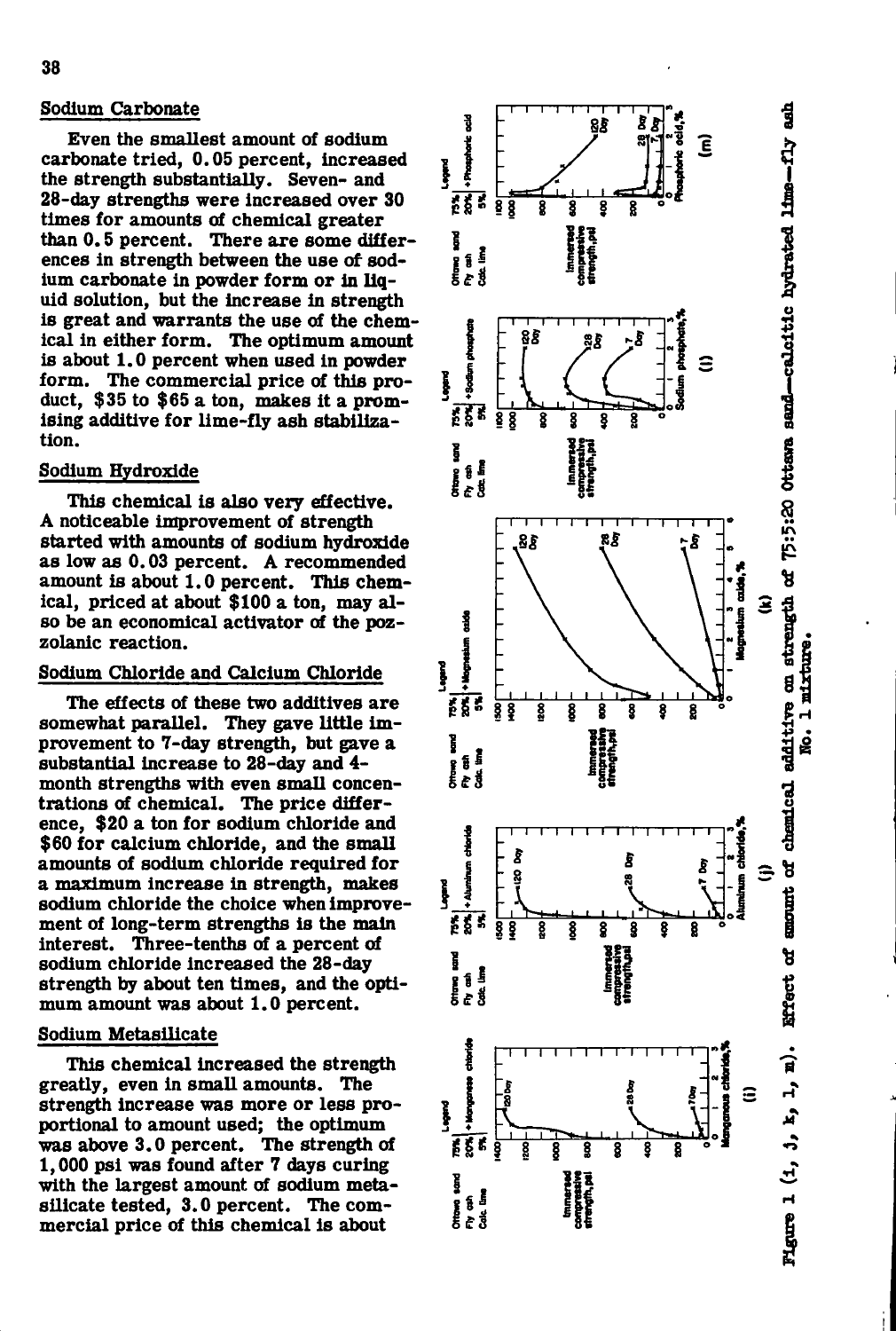\$120 a ton on a dry basis, which makes It a promising chemical additive when used in small amounts.

## Lithium Carbonate, Potassium Permanganate, Manganese Chloride, Aluminum Chloride and Sodium Phosphate

These chemicals Increase strengths, but the rate of increase, amounts required, and economical considerations make them less desirable than the chemicals previously discussed.

## Phosphoric Acid

Although very small amounts of phosphoric acid improved soil strength, concentrations larger than 0.03 percent caused a decrease in strength. Its use is therefore not recommended.

#### Magnesium Oxide

One of the components of dolomitlc monohydrate (Type N) lime is magnesium oxide; consequently the effects on strength caused by addition of this chemical should give an Indication on the effects of using dolomitlc monohydrate lime instead of calcitic hydrated in lime-fly ash stabilization.

Small amounts, up to 0.5 percent, resulted in a slight decrease of strength, but increased amounts up to the largest amount tried, 5.0 percent, increased the strength (Fig. 1, k). The results indicate that dolomitic monohydrate limes are more effective with the fly ash used here, but they are not as effective as calcitic hydrated lime plus treatment with some of the other chemical additives. The results also warranted an investigation on the effects of chemical additives to dolomitic lime-fly ash mixtures.

## EXTENDED EVALUATION

To complement the tests made with Ottawa sand, the study was extended to include four natural soils: a dune sand, a friable loess, an alluvial clay and a gumbotil (Tables 1 and 2).

The evaluation of magnesium oxide indicated that dolomitic monohydrate lime might be more effective than calcitic hydrated lime, and that the use of dolomitlc lime might make unnecessary the addition of chemicals; therefore the use of both limes, calcitic hydrated and dolomitic monohydrate, was evaluated. Commercial type limes were used.

Three fly ashes were selected to include such desired variations in their properties as coarseness, carbon content, specific surface, etc.

From the preliminary studies, four chemicals warranted further evaluation based on strength Improvement and economics: sodium carbonate, sodium hydroxide, sodium metasilicate and sodium chloride.

The proportions of soil, lime, and fly ash used were 76.5, 6 and 17.5 percent. The amount of chemical used was 1.0 percent in mixtures prepared with all soils, limes and fly ashes, except that 0.5 percent was also used with dune sand and fly ash No. 1. The evaluation was not intended to be an economic comparison of lime-fly ash-chemical stabilization of soils with other methods of soil stabilization, but rather to be a check on the possible beneficial effects of the selected chemicals on soil-llme-fly ash mixtures. Therefore, the mixture proportions are within the range commonly recommended for lime-fly ash stabilization, and the amount of chemical added is probably near the optimum amount, except for sodium metasilicate.

The molding moisture content for mixtures was deducted from the moisture-density and moisture-strength curves of soil-lime-fly ash mixtures without chemical additives. With friable loess, maximum density and maximum strength occurred at the same moisture content, and this was considered the optimum. The moisture requirements for maximum density and maximum strength of mixtures with sand were not the same, and as the moisture content for maximum density gave very low strengths, the moisture content for maximum strength was used as the optimum. The molding moisture of mixtures with alluvial clay and gumbotil was about two percentages above the optimum for maximum density, in order to get maximum strengths.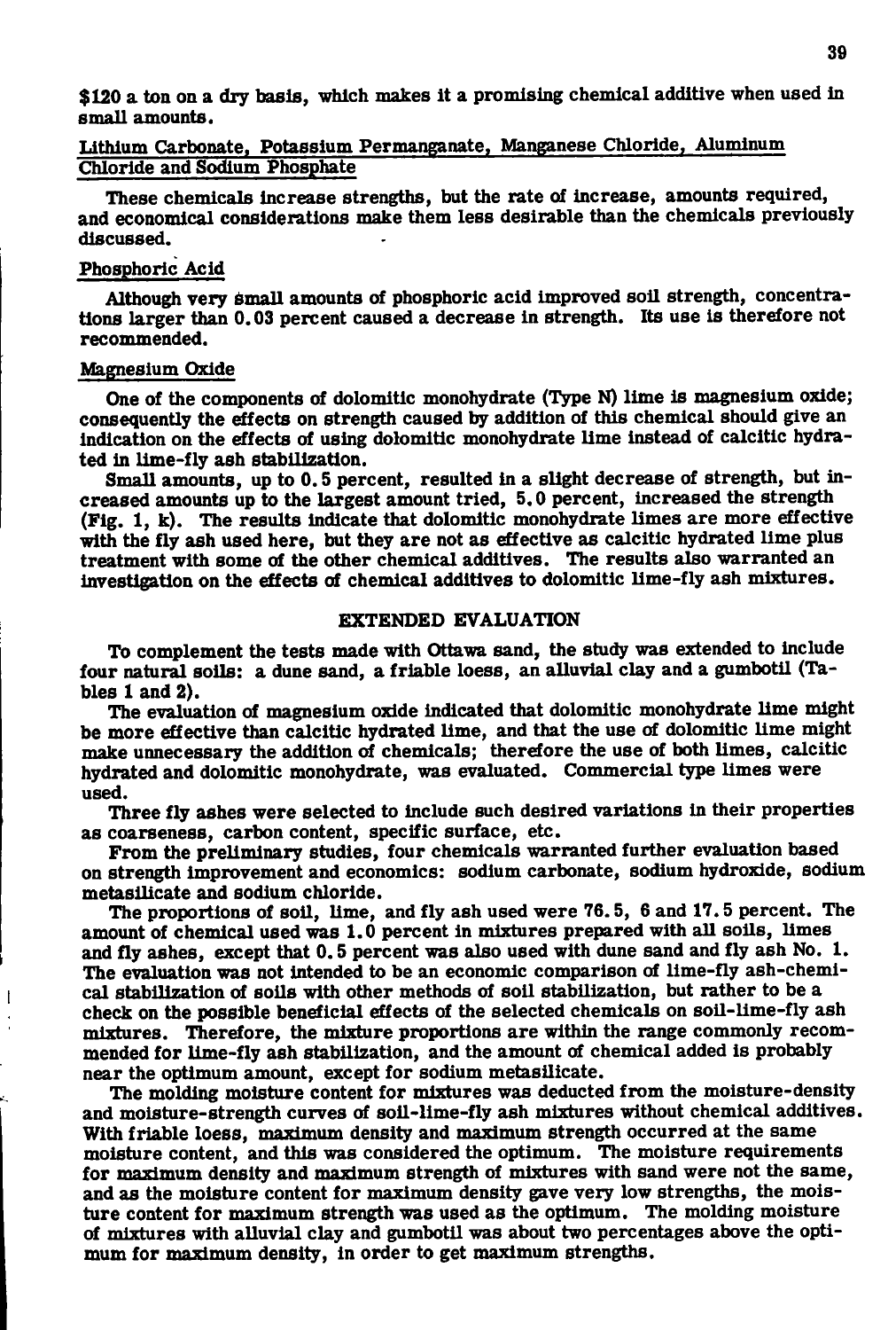#### Dune Sand

The data of tests made with this soil and combinations of calcitic hydrated or dolomitic monohydrate lime and fly ashes Nos. 1, 2 and 3 are plotted as bar graphs in Figures 2 through 5.

Sodium carbonate, sodium metasilicate and sodium hydroxide in amounts of 1.0 percent increased 7-, 28- and 90-day strengths of all dune sand-lime-fly ash mixtures considerably. Sodium chloride increased 28- and 90-day strengths of dune sand-calcitic lime-fly ash mixtures to a great extent and also increased substantially the 90-



Figure 2. Effect of 0.5 percent chemical additive on strength of a 76.5:6:17.5 mixture of dune sand-lime-fly ash No. 1.

| Mixture Proportions                                | 7 day curing<br>٠                          |
|----------------------------------------------------|--------------------------------------------|
| 76.5 % dune sand                                   | 28 day curing<br>۰                         |
| 60%<br><b>ilma</b><br>175% fly ash Not             | 90 day curing<br>٠                         |
|                                                    | CALCITIC HYDRATED LIME                     |
|                                                    | Immersed Compressive Strangth, p.s.i.      |
| <b>Chemical Additive</b><br>c<br>200<br>600<br>400 | 800<br>1000 1200 1400 1600<br>1800<br>2000 |
| None<br>$\overline{a}$                             |                                            |
| Sodium chloride. 1%<br>॰<br>Ā                      |                                            |
|                                                    |                                            |
| ᢌ<br>Sodium matasilicate.I%                        | $\overline{\bullet}$                       |
| Sodium carbonate.I%<br>۵                           | $\overline{\bullet}$                       |
| Sodium hydroxide, 1%<br>А                          | $\bullet$                                  |
|                                                    |                                            |
| <b>DOLOMITIC</b>                                   |                                            |
|                                                    |                                            |
|                                                    | MONOHYDRATE LIME                           |
| <b>Chemical Additive</b>                           | Immersed Compressive Strength, p.s.i.      |
| 200<br>400<br>600                                  | 800<br>1000 1200<br>1400 1600<br>1800      |
| None<br>Δ<br>$\bullet$                             |                                            |
| ठ<br>т<br>Sodium chioride, I%                      |                                            |
| т                                                  | ō                                          |
| Sodium metasilicate, 1%                            |                                            |
| Sodium carbonate, I%<br>т<br>Sodium hydroxide, I%  | $\bullet$<br>۰                             |

Figure 3. Effect of 1.0 percent chemical additive on strength of a 76.5:6:17.5 mixture of dune sand-lime-fly ash No. 1.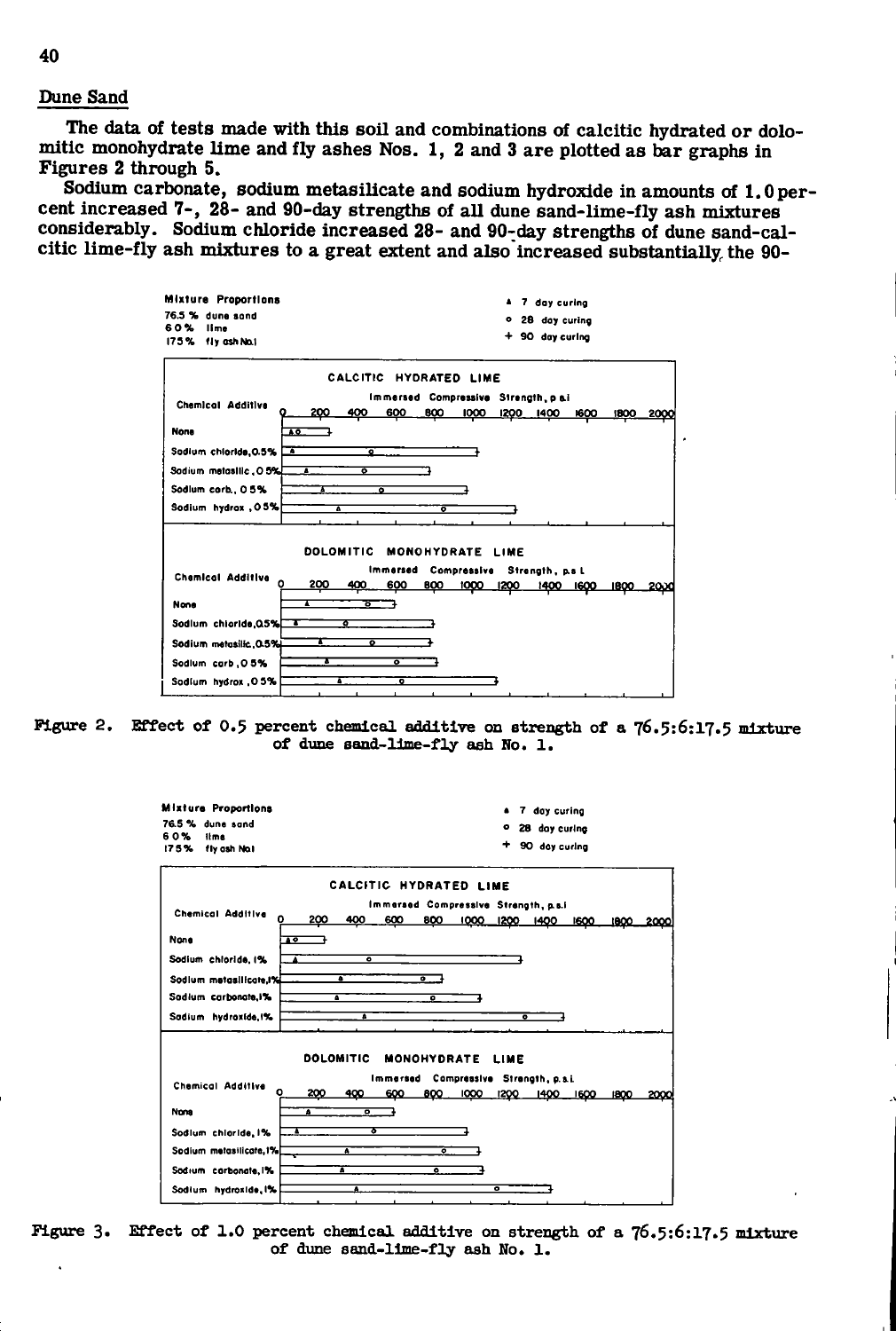day strength of dune sand-dolomitic lime-fly ash mixtures except those made with fly ash No. 2, for which the strength increase was minor.

The strengths obtained using 0.5 percent chemical in mixtures with fly ash No. 1 are smaller than those obtained with 1.0 percent chemical additive, but the strength increases follow the same trend for both amounts.

#### **Friable Loess**

All four chemicals increased the strength of loess-calcitic lime-fly ash mixtures







Figure 5. Effect of 1.0 percent chemical additive on strength of a 76.5:6:17.5 mixture of dume sand-lime-fly ash No. 3.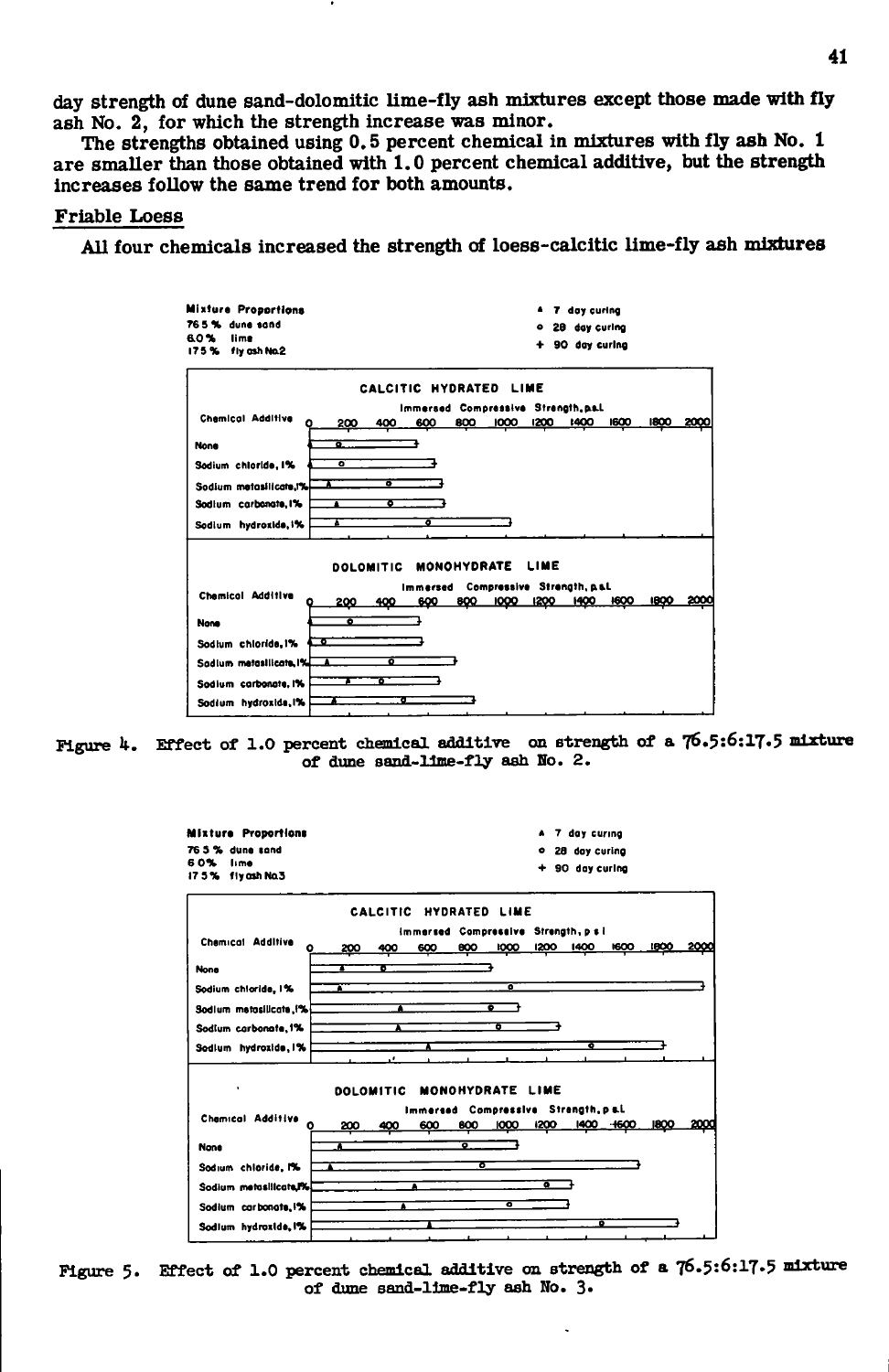except for 90-day strength of specimens made with sodium metasilicate and fly ash No. 2 (Figs. 6 through 8). Loess-dolomitic lime-fly ash mixtures were not appreciably benefited by the addition of the chemicals.

The use of sodium chloride, sodium carbonate or sodium hydroxide in mixtures of friable loess, calcitic hydrated lime and fly ash No. 1 or No. 3 could be recommended. The strengths produced by the addition of these chemicals in mixtures containing calcitic hydrated lime surpassed that of the similarly proportioned mixtures containing dolomitic monohydrate lime, with or without chemicals.



Figure 6. Effect of 1.0 percent chemical additive on strength of a 76.5:6:17.5 mixture of friable loess-lime-fly ash No. 1.



Figure 7. Effect of 1.0 percent chemical additive on strength of a 76.5:6:17.5 mixture of friable loess-lime-fly ash No. 2.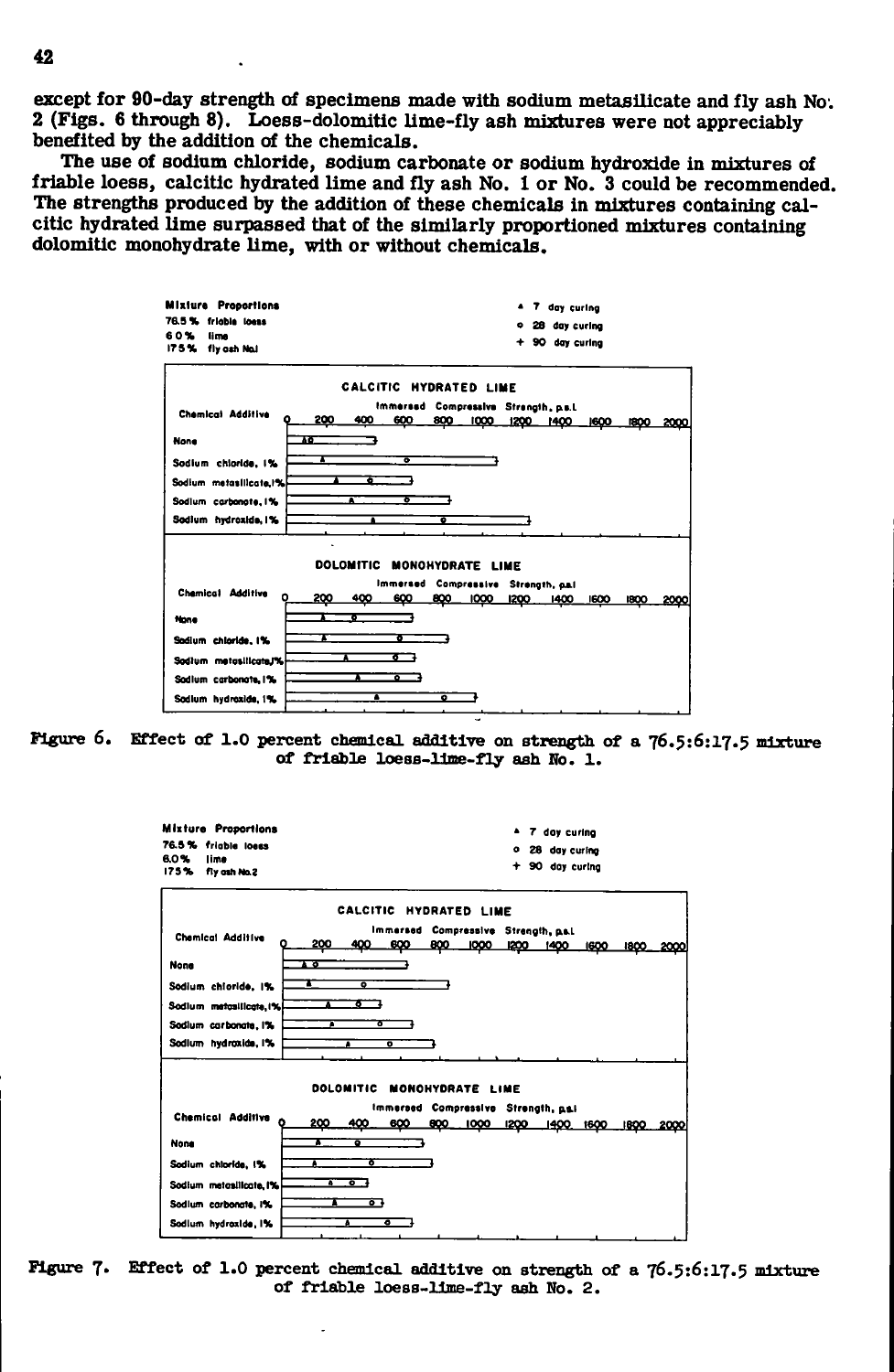#### Alluvial Clay and Gumbotil

The effect of chemical additives on these clayey soils stabilized with lime and fly ash was nil and sometimes detrimental; consequently the results are not graphed. Specimens treated with sodium carbonate, sodium hydroxide or sodium metasilicate and cured for 90 days were so weakened during the 24-hr immersion period that strength testing was impossible, or strengths were much lower than the strengths of specimens made without treatment or with sodium chloride as the additive. Sodium carbonate,



**Figure 8. Effec t of 1.0 percent chemical additive on strength of a 76.5:6:17.5 mixture of friabl e Icess-llae-fl y ash No. 3«** 

sodium hydroxide and sodium metasilicate are therefore not recommended for use as additives to montmorillonitic clay soils stabilized with lime and fly ash. Sodium chloride was neither harmful nor beneficial; so there appears no reason to use it as an additive.

#### Sodium Carbonate

This chemical is very effective in the improvement of 7- and 28-day strengths of sandy soil-lime-fly ash mixtures, regardless of the kind of hydrated lime used. Ninetyday strengths are also benefited, but to a lesser extent. Sodium carbonate also improved the early strength of friable loess-lime-fly ash mixtures containing calcitic hydrated lime, but it did not improve the early strength of mixtures containing dolomitic monohydrate lime.

Owing to its relatively low cost, sodium carbonate in amounts of 0.5 to 1.0 percent is a most promising additive for sandy soils stabilized with lime and fly ash.

Neither sodium carbonate, nor sodium hydroxide or sodium metasilicate, are recommended as additives to montmorillonitic clay soil-lime-fly ash mixtures because they reduce the long-term immersed strength, and do not affect early strength.

#### Sodium Hydroxide

This chemical greatly improved the strength of sand and friable loess stabilized with hydrated lime and fly ash. The over-all effectiveness is greater with calcitic hydrated lime than with dolomitic monohydrate lime. As an example of the strength increases possible, dune sand stabilized with calcitic hydrated lime and fly ash No. 1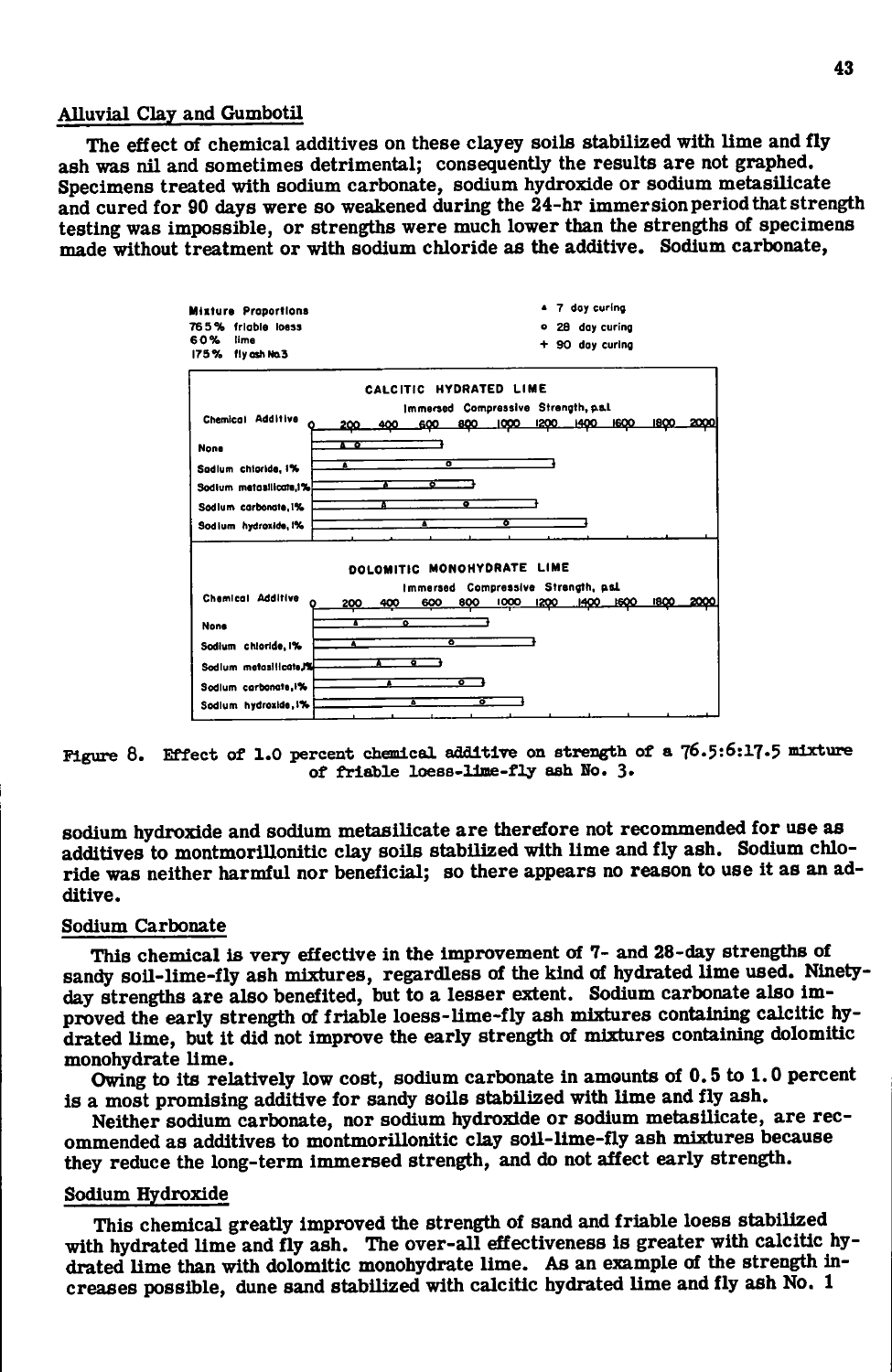| <b>Curing Period</b> | <b>Untreated Mixture</b> | Treated with 1.0% NaOH | <b>Increase</b> |  |  |
|----------------------|--------------------------|------------------------|-----------------|--|--|
| 7 davs               | 42 psi                   | $443$ psi              | $10.5$ times    |  |  |
| 28 days              | 74 psi                   | 1,291 psi              | 17.4 times      |  |  |
| $90 \text{ days}$    | $241$ psi                | 1,493 psi              | 6.2 times       |  |  |

showed the following strength improvements by the addition of 1.0 percent of sodium hydroxide:

Its use is therefore recommended with these types of soils.

## Sodium Chloride

This chemical used as an additive increased the 90-day strength of dune sand-limefly ash mixtures, in some cases to a considerable extent. Seven-day strength was slightly reduced, and 28-day strength was sometimes greatly improved and sometimes was even reduced. All 90-day strengths were increased by the addition of sodium chloride. The same trends were observed in mixtures with friable loess as a soil. Thus sodium chloride may be a promising additive to friable soils stabilized with lime and fly ash when long-term strengths are desired. The strength of montmorillonitic clay soil-lime-fly ash mixtures was not affected by adding sodium chloride.

## Sodium Metasilicate

Sodium metasilicate in the amount of 1.0 percent increased the strength of the dune sand-lime-fly ash mixtures. It can also improve friable loess-lime-fly ash mixtures containing some fly ashes. For the percentage used, this chemical rates lower than sodium carbonate or sodium hydroxide. Greater amounts are suspected to improve greatly the strength of friable soils; they were not tried here for economic reasons.

## Calcitic Hydrated and Dolomitic Monohydrate Limes

The dolomitic monohydrate lime used produced better strengths than the calcitic hydrated lime when the mixtures were not treated with chemicals. However, the calcitic lime responded better to chemical treatments, surpassing in most instances the strength of mixtures made with dolomitic lime, treated or not.

## EFFECTS OF ADDITIVES AT LOW CURING TEMPERATURES

The strengths obtained with lime-fly ash mixtures depend greatly on curing temperatures. When soils are stabilized with lime and fly ash in the late part of the summer in temperate climates, they may not develop sufficient strength to withstand the im posed stresses of the colder seasons. This may lead to failure of the pavement.

The effect of chemical additives at low temperatures was investigated. Dune sand and fly ash No. 1 were used with both calcitic hydrated and dolomitic monohydrate limes. The curing temperature was  $43 \pm 1$  F. Results for 7- and 28-day strengths are given in Figure 9.

## Calcitic Lime

The mixture of dune sand, calcitic hydrated lime and fly ash No. 1 without additive, cured for 7 days, failed during the period of immersion in water. The same happened with the mixture with 1.0 percent sodium chloride as additive. Additions of 1.0 percent sodium metasilicate, sodium carbonate or sodium hydroxide, however, gave strengths of about 100 psi.

After 28 days curing, the mixture without additive showed some immersed strength, 41 psi. This strength was increased five - or sixfold by additions of 1.0 percent sodium metasilicate, sodium carbonate or sodium hydroxide. Sodium chloride produced a slight strength improvement.

## Dolomitic Lime

The untreated dune sand-dolomitic lime-fly ash mixture did not show any immersed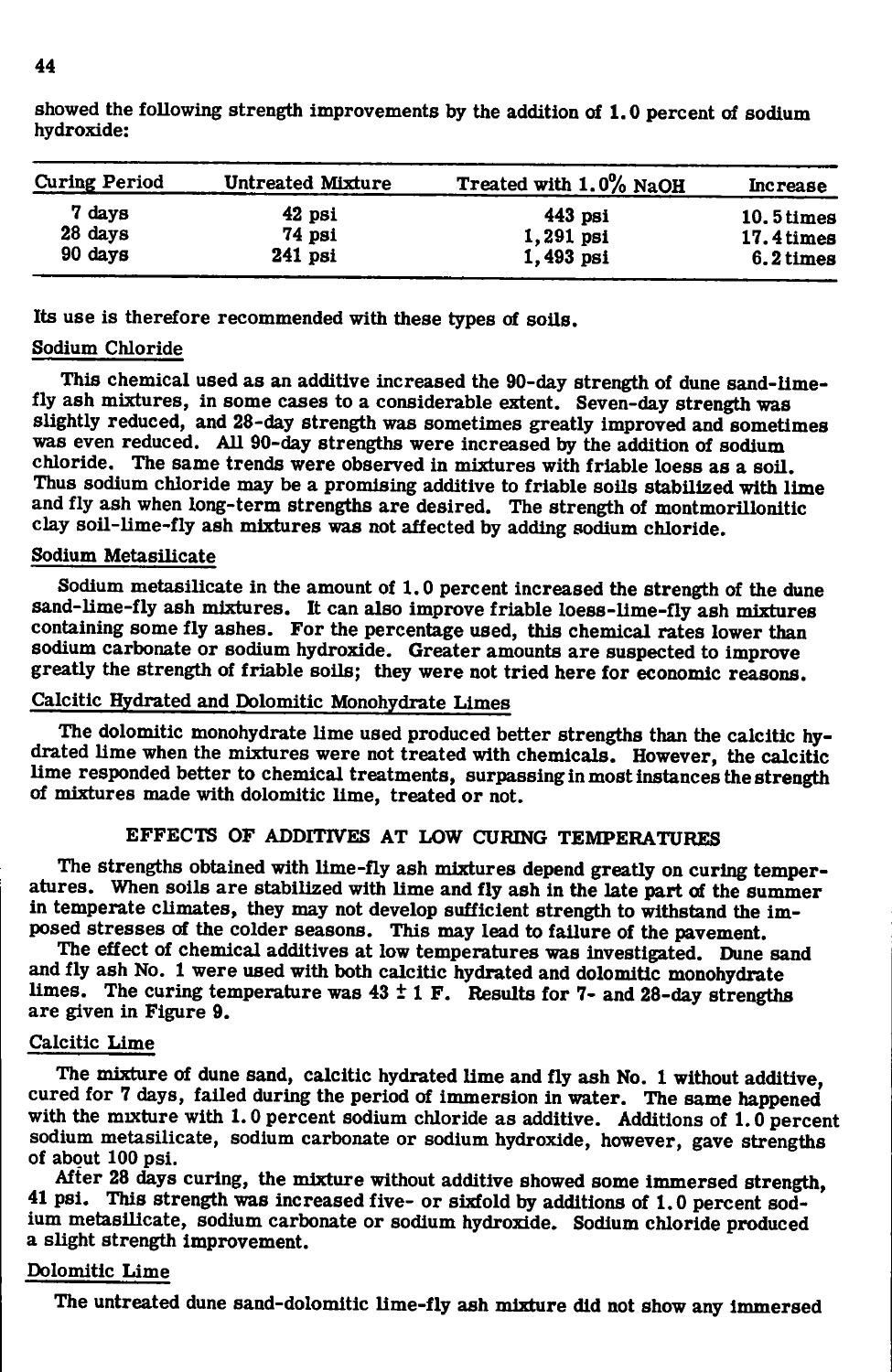strength after 7 days curing. Additions of 1.0 percent sodium metasilicate gave a 7 day strength of 107 psi; 1.0 percent sodium carbonate gave 57 psi; and 1.0 percent sodium hydroxide gave 76 psi. Sodium chloride was not beneficial.

After 28 days, the untreated mixture had a strength of 111 psi. Additions of  $1.0$ percent sodium metasilicate or sodium carbonate increased the strength more than two times. One percent sodium hydroxide increased the strength almost three times, to 298 psi. Specimens with sodium chloride did not show any immersed strength.

## Discussion

The beneficial effects of some additives to the lime-fly ash pozzolanic reaction are very Important when low temperatures are expected during the curing period. Addition of promising chemicals may lengthen the working season for stabilization of soils with lime and fly ash.

The strengths obtained with dune sand-lime-fly ash No. 1 mixtures cured at  $43 \pm 1$ F may be of the order of 200 to 300 psi by the addition of a small amount of sodium

> **Mixture Proportions**  o 7 **day curing + 28 day curing**  76.5% **dune sand**  6.0% **lime .**  17.5**7o fly ash No I CALCiTIC HYDRATED LIME**  Immersed Compressive Strength **Chemical Additive**  100 400 **None**  Sodium chloride,  $1\%$  $\overline{\bullet}$ **Sodium metasilicate,l7o**   $\overline{\mathbf{o}}$ **Sodium carbonote,** 1% ᅙ **Sodium hydroxide,** 1% DOLOMITIC MONOHYDRATE LIME **Immersed Compressive Strength Chemical Additive**  0 100 **zSo'** 300 400 **None**  Sodium chloride, I% ក **Sodium metaslllcate,l%**  ० **Sodium carbonate,** 1% **Sodium hydroxide,** 1% ō

**Figure 9. Effect of 1.0 percent chemical additives on strength of a 76.5:6:17.5 mixture of dune sand-llme-fl^ ash No. 1 cured at a tanperature of ^3 F.**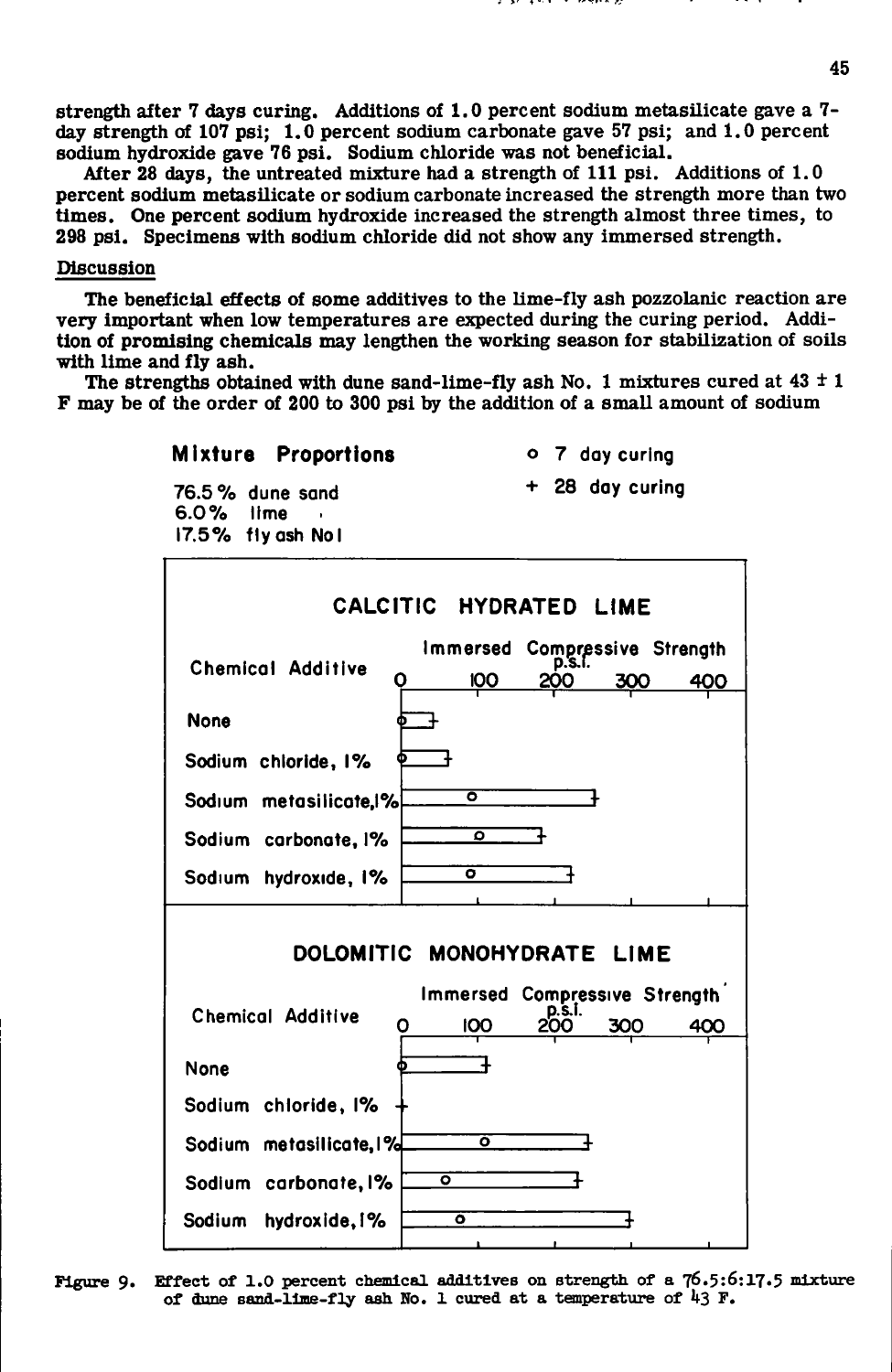metasilicate, sodium carbonate or sodium hydroxide. Those strengths may be sufficient in a base course to withstand the adverse effects of traffic and lower winter temperatures. Untreated sand-lime-fly ash No. 1 mixtures showed strengths of 100 psi or less after 28 days curing, which are insufficient for a base course. The same beneficial effects may be expected with other fly ashes. Sand-lime-fly ash mixtures made with either calcitic hydrated or dolomitic monohydrate lime increased in strength by the addition of sodium metasilicate, sodium carbonate or sodium hydroxide, but the data obtained herein were not sufficient to indicate which lime is more beneficial.

The chemical additives, as salts, also assist by lowering the freezing point of the free water in stabilized soil mixtures. By depressing the temperature at which the free soil water freezes, more time is allowed to gain strength; and the stabilized soil



**Figure 10. Equal-cost-llne chart for dune sand stabilized with selected admixtures of llme-fly ash or 1Imp-fly ash-chemlcal coirpared with dune sand-cement.** 

is exposed for shorter periods to the damaging effects caused by ice formation.

#### DURABILITY EVALUATION

To evaluate the effectiveness of lime fly ash stabilization with and without chemical additives, a few mixes were prepared and compared'with soil-cement mixtures. These selected mixtures were submitted to a severe freeze-thaw test.

Based on the previous investigation the selected mixes should Include dune sand, fly ash No. 3, and dolomitic monohydrate lime when no chemicals are added. The lime should preferably be calcitic hydrated when chemicals are added. Sodium carbonate and sodium chloride were chosen as additives based on strength improvements, cost of the chemicals, and practicability of their use in field construction.

Given the desired components of the mixes, the proportions were calculated to compete with the required amount of cement needed to stabilize the same soil. Use was made of the Iowa State equal-cost-line method for soil-lime-pozzolan mix design (12, pp. 21-102),

It was assumed that:

1. Eight percent portland cement is required to stabilize the dune sand.

2. The cost of handling two materials (lime and fly ash) instead of one (if stabilized with cement), is equal to the cost of one percent of cement.

3. The costs of lime and cement are the same, about \$22 a ton.

4. The cost of the fly ash is one-sixth that of lime or cement.

5. The cost of sodium carbonate and handling this extra material is 2.5 times that of an equal amount of cement, and that sodium chloride costs the same as cement.

From these assumptions, all the sand-lime-fly ash mixes that are within the triangle ABC of Figure 10 compete economically with soil-cement. The mixes selected (Table 4) all have the same cost or are cheaper than soil-cement.

All five selected sand-lime-fly ash mixtures gave 28-day strengths equal or greater than sand-cement for the same curing period. It has been estimated that after freezing and thawing, the stabilized soil specimens should yield a minimum of 250 psi (4). This value was surpassed by all mixtures; see column pf of Table 4. It is desirable that soil-stabilized specimens show an index of resistance  $(R_f)$  of at least 80 percent to withstand the Iowa climatic conditions. Only mixes Nos. 4 and 6 gave an index of resistance lower than 80 percent; nevertheless they still show  $R_f$  values of 78 percent which may be adequate as the values of  $p_f$  and  $p_f$  are more than 400 psi.

Some mixtures continued gaining strength during the freezlng-and-thawing tests and/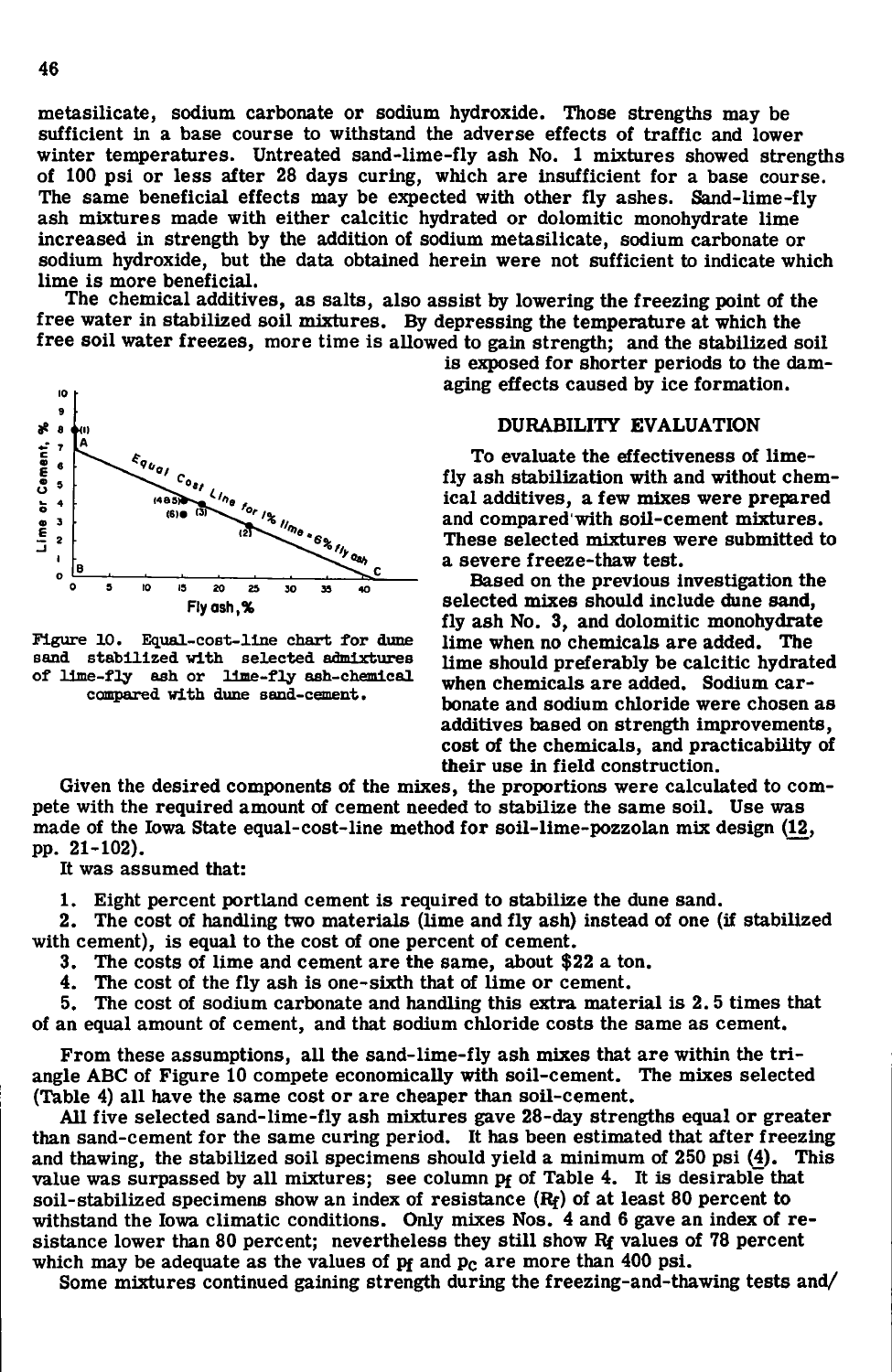or during wetting. None of the mixtures showed any visual detriment by freezing, neither did they show any expansion.

The as-molded dry density of the several mixes changed by as much as 12 pcf, but there is no relation whatsoever between density and strength values.

The principal consequence that can be derived from these tests is that, based on 28-day strength requirements, lime and fly ash may be economically used to stabilize sandy soils. Either straight lime and fly ash mixtures or lime and fly ash mixtures with additives withstood the severity of freezing and thawing tests and had enough residual strength to be considered as good stabilizers. A good quality fly ash (No. 3) was used in these tests; these results may not be reproduced with all kinds of fly ash.

| Mix                  |                                                     | As-Molded Dry | <b>Unconfined Compressive</b><br>Strength, psi |                 |         |                 |
|----------------------|-----------------------------------------------------|---------------|------------------------------------------------|-----------------|---------|-----------------|
| No.                  | Proportions                                         | Density, pcf  | $28$ Dav <sup>3</sup>                          | ሥ               | $P_{c}$ | $R_1, \sqrt{6}$ |
|                      | $92\%$ sand, $8\%$ p, cement                        | 112.6         | 474                                            | 507             | 517     | 98              |
| $\mathbf 2$          | 73% sand, 3% dol lime, 24% fly ash No. 3            | 124.3         | 792                                            | 821             | 966     | 85              |
| 3                    | $76\%$ sand, $4\%$ dol lime, $17.5\%$ fly ash No. 3 | 124.4         | 646                                            | 634             | 674     | 94              |
| $\blacktriangleleft$ | $82\%$ sand, $3\%$ dol lime, $15\%$ fly ash No. 3   |               |                                                |                 |         |                 |
|                      | $+0.5%$ sodium carbonate                            | 117.2         | 554                                            | 452             | 583     | 78              |
| 4A                   | $82\%$ sand, $3\%$ dol lime, $15\%$ fly ash No. 3   | 123.8         | 390                                            | ND <sup>e</sup> | ND      | ND              |
| 5                    | $82\%$ sand, $3\%$ calc lime, $15\%$ fly ash No. 3  |               |                                                |                 |         |                 |
|                      | $+0.5%$ sodium carbonate                            | 116.1         | 644                                            | 596             | 570     | 104             |
| 6                    | $82\%$ sand, $3\%$ calc lime, $15\%$ fly ash No. 3  |               |                                                |                 |         |                 |
|                      | $+0.5%$ sodium chloride                             | 124.1         | 453                                            | 414             | 454     | 78              |
| $5A-6A$              | $82\%$ sand, $3\%$ calc lime, $15\%$ fly ash No. 3  | 123.1         | 120                                            | ND              | ND      | ND              |

#### TABLE 4 DURABIUTY EVALUATION OF SELECTED MIXES

<sup>2</sup> After 28 days curing and 24-hr immersion in distilled water.

<sup>b</sup>After 28 days curing, 24-hr immersion in distilled water and ten freeze-thaw cycles.

After 28 days curing and 11 days immersion in distiUed water.

 $R_f = \frac{100 \text{ Pf}}{P_c}$ .

## eNot determined.

#### MECHANISM

A complete evaluation of the mechanism of the effects of chemical additives in limefly ash mixtures must involve extensive chemical analysis. Based on the strength data and on the assumption that strength is indicative of the extent of the pozzolanic reaction, an explanation of the mechanism is given herein.

The effects of chemical additives on lime-fly ash may be grouped in one or more of the three following categories:

- 1. Speeding up of the pozzolanic reaction,
- 2. Production of secondary cementitious products, and
- 3. Combination with the primary, or pozzolanic, cementitious products.

The first should probably be of a catalitic nature. It may show up particularly in the curve for 7-day strength versus additive content, with a sharp increase in strength for small amounts of chemical added.

In the second category, the chemicals combine or react with lime to form cementitious products like CaCO<sub>3</sub>, Ca(PO<sub>4</sub>)<sub>2</sub>, Al(OH)<sub>3</sub>, etc.

In the third category are included those chemicals that may combine or react with the pozzolanic cement produced, with the pozzolanic materials in fly ash or with the soil. This combination or reaction may be a complex one producing better cementitious materials or speeding up the reaction or be a reaction that activates some of the materials, increasing their pozzolanic value.

For a separate evaluation of the different chemicals, they may be grouped on the basis of their reactions—basic, neutral or acidic. Bases and basic salts, also known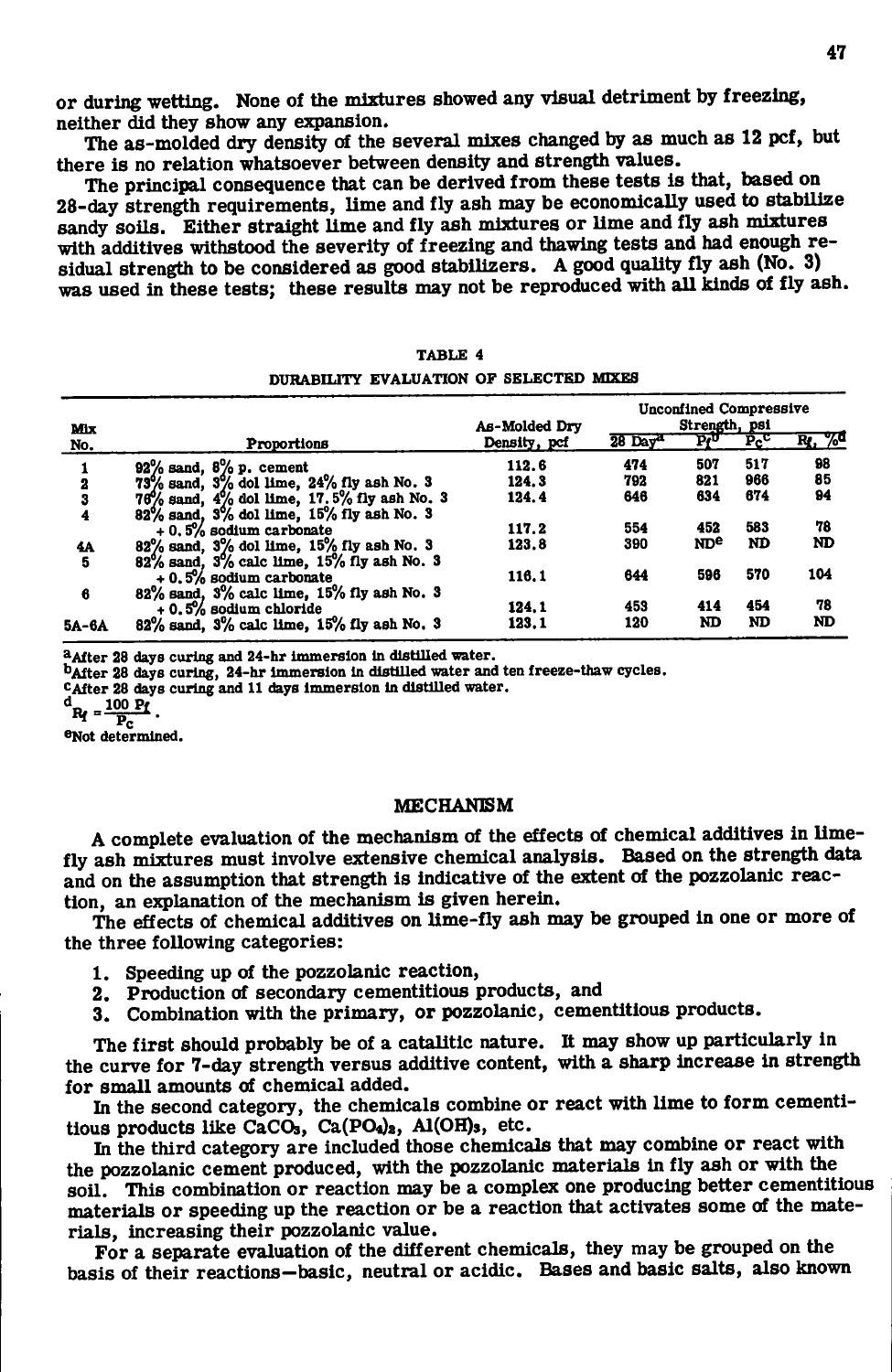as alkalies and alkaline salts, produce hydroxyl ions in water solution to varying extents. Acid salts produce hydrogen ions in water solutions to varying extents. Neutral salts in water solution do not upset the natural balance of hydrogen and hydroxyl ions. Another group is formed with phosphoric acid, and magnesium oxide is in a miscellaneous group.

This evaluation is made based on the results obtained with mixtures with Ottawa sand as a soil in this and in a previous paper (6). The characteristics of this sand make it, supposedly, an inert material in the lime-fly ash or lime-fly ash-chemical reactions.

## Bases and Basic Salts

Alkaline additives increase the amount of available hydroxyl ions in the moistened Ottawa sand-llme-fly ash system, and as a result the pozzolanic reaction may be accelerated by the increased solubility of the siliceous material caused by the alkalinity (9).

The base, sodium hydroxide, acts as a catalyst supposedly in the following way:

1. It first reacts with the siliceous material to produce intermediate sodium sili cates.

2. The over-all reaction goes to completion when the intermediate sodium silicates subsequently react with lime (calcium hydroxide) to form sodium hydroxide and cementitlous insoluble calcium silicates,.

3. The sodium hydroxide is then free for further reaction with unreacted siliceous material.

In the alkaline salts, sodium carbonate very likely reacts with lime in the moist Ottawa sand-llme-fly ash mixture to form calcium carbonate and sodium hydroxide in the following way,

$$
Na2CO3 + Ca(OH)2 \longrightarrow CaCO3 + 2NaOH
$$

The precipitated calcium carbonate contributes cementation to the system, and, as hypothesized in the preceding paragraph, the sodium hydroxide acts as a catalyst.

The other alkaline salts used, sodium phosphate, sodium metasilicate and lithium carbonate, may act in a way similar to sodium carbonate. Sodium phosphate reacts with lime to form calcium phosphate, which may be cementitious, and sodium hydroxide, which acts as a catalyst. Sodium metasilicate forms highly cementitious calcium silicates with lime and releases also sodium hydroxide. Lithium carbonate reacts with lime and precipitates calcium carbonate releasing lithium hydroxide, an alkali that produces the same catalitic effects as sodium hydroxide in the lime-fly ash reaction.

## Acid Salts

Acid salts undergo a hydrolysis reaction with the precipitation of weak bases (hydroxides). With calcium hydroxide (lime) and aluminum chloride this reaction proceeds as follows:

## $2\text{AICl}_3 + 3\text{Ca(OH)}_2 \longrightarrow 2\text{Al(OH)}_3 + 3\text{CaCl}_2$

The weak base formed, Al(OH**)3,** has some cementing properties that may be beneficial. The calcium chloride formed may also benefit through complex effects of the third category.

With calcium chloride, the principal long-term strength benefits obtained are thought due to a different type of chemical mechanism than previously discussed, and that are included In the third category of effects. Calcium chloride being highly hygroscopic and deliquescent insures a relatively high concentration of calcium ions over a long period of time by providing moisture for a solution. Because lime has a low solubility and a lower ionization constant than calcium chloride, the concentration of calcium ions from lime is lower than that from calcium chloride.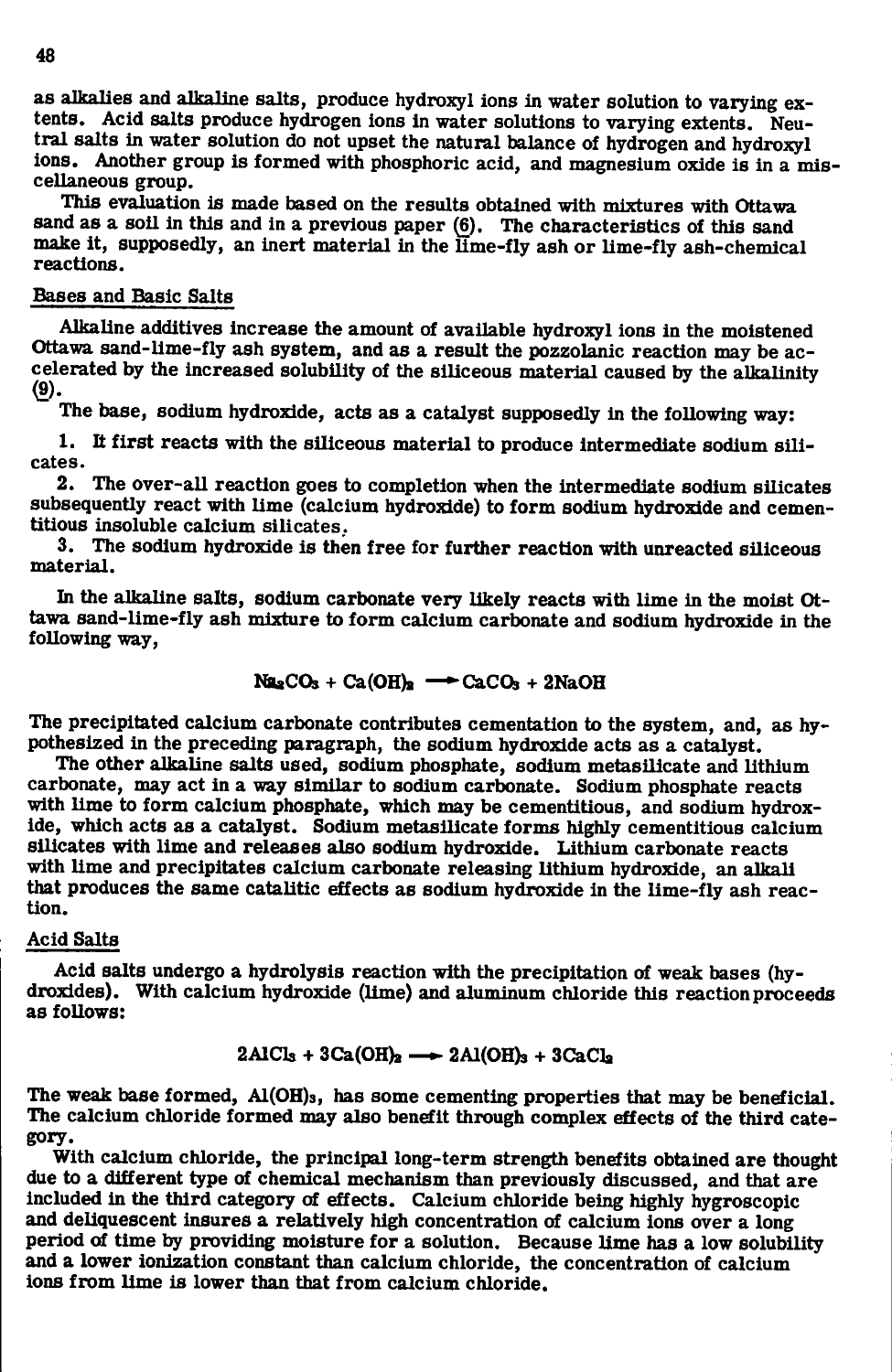The other acid salt used, manganese chloride, is suspected to produce effects analogous to those of calcium chloride.

#### Neutral Salts

Sodium chloride, although a neutral salt, may act similarly to calcium chloride, but it gives less benefit to long-term strength perhaps because sodium chloride is less hygroscopic and deliquescent than calcium chloride.

The mechanism of the action of potassium permanganate in lime-fly ash mixtures is also included in the third category. Potassium permanganate, a strong oxidizing agent, may oxidize the carbon in the fly ash with subsequent production of potassium carbonate and the precipitation of manganese'dioxide. The potassium carbonate formed may then give rise to further reactions, of the first and second category, similar to those of sodium carbonate, previously discussed, which are beneficial to strength. Potassium permanganate may also clean the surface of fly ash by oxidation of possible organic matter present on it; this may make the fly ash more reactive with lime.

#### Acid

Very small amounts of phosphoric acid somewhat improved the strength. This may be brought about by the formation of complex calcium phosphates or by the activation of fly ash  $(1)$ . Increased amounts of acid caused a decrease in strength, which is due to the neutralization caused by the acid which reduced the alkalinity and subsequently the silica release.

## Miscellaneous Chemical

Magnesium oxide is supposed to react with lime and fly ash producing effects of the third category. It may enter into the pozzolanic reaction and form complex silicates of calcium and magnesium. The effectiveness of magnesium oxide, a component of dolomitic monohydrate lime, in calcium hydroxide-fly ash mixtures corresponds to the findings of previous research which indicated that dolomitic monohydrate lime gives better strengths than calcitic hydrated lime in soil-lime-fly ash mixtures cured at ambient temperatures.

### Chemical Additives in Soil-Lime-Fly Ash Mixtures

Four chemicals were evaluated with soils: sodium carbonate, sodium hydroxide, sodium metasilicate and sodium chloride. The greater benefits were obtained with the sandy soil and the benefits decreased with the increase in the amount of clay in the soil.

With the data at hand it is difficult to evaluate the influence of the soil factor in soillime-fly ash-chemical mixtures. The chemical additives used were beneficial in mixtures with friable soils and detrimental in mixtures with montmorillonitic clay soils. It is supposed that the decrease in strength in the clayey soils is brought about by the excess of sodium ions and high alkalinity present in the pore fluid of the soil-lime-fly ash mixtures. Both factors introduce disruptive forces in the clay structures that are not overcome by the cementitious bond of the pozzolanic reaction.

## SUMMARY AND CONCLUSIONS

Twelve chemicals were evaluated as additives to Ottawa sand-lime-fly ash mixtures. It was found that the immersed strength of the mixtures may. be increased several times by the addition of small amounts of some chemicals. Sodium carbonate, sodium metasilicate and sodium hydroxide appear to be the most promising ones among those evaluated.

The immersed strength of friable soils stabilized with lime and fly ash may also be increased by the addition of small amounts of sodium carbonate, sodium metasilicate, sodium hydroxide, and in some instances sodium chloride.

The benefit in strength increase takes place at ordinary temperatures. The strength increase brought by the addition of chemicals is very critical at temperatures close to freezing because it may permit the use of soil-lime-fly ash stabilization under cold climatic conditions, thus extending the working season.